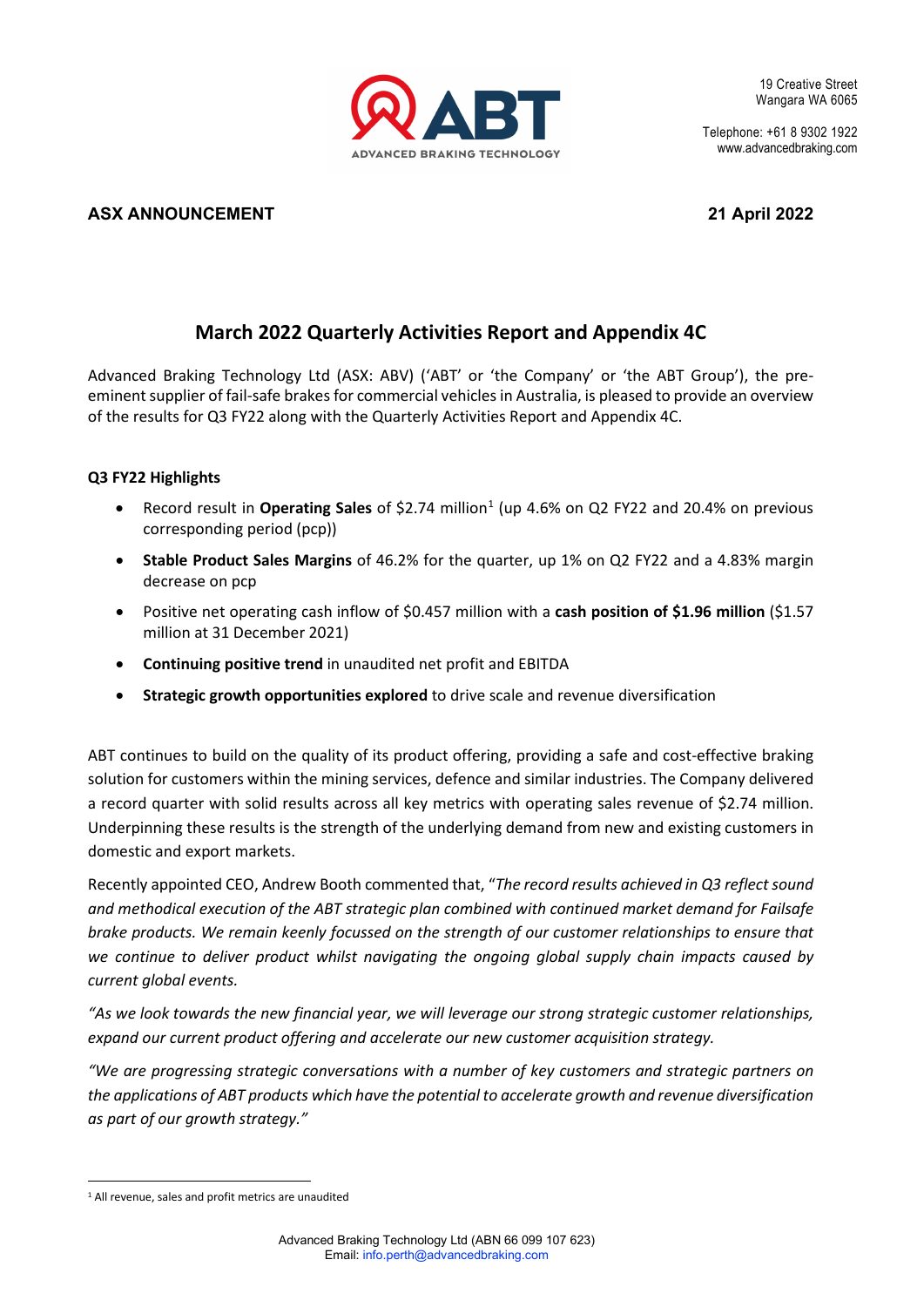## **Financial Update**

The Q3 Sales results were strong with total operating sales of \$2.74 million, showing continued demand for Failsafe products. The Company delivered an increase of 4.6% in sales over Q2 FY22 and 20.4% on Q3 FY21, demonstrating momentum and continued benefits of the diversification strategy implemented in the past few years.



#### **Total Operating Sales by Quarter**

Product sales margins for the quarter were 46.2% (Q2 FY22: 45.2%), a 1% margin increase on the prior quarter. Overall, braking systems sales account for approximately 51.4% (FY21: 54.8%) of operating sales with the balance of sales revenue coming from engineering design services, installation services and a strong proportion from the ongoing sale of spares and consumables.

The Company continues to generate positive, unaudited net profit and EBITDA results. During the quarter, ABT had a net operating cash inflow of \$0.457 million, including the receipt of the R&D tax offset and defence grants totalling \$0.653 million. ABT has an improved cash position, with a record balance of \$1.96 million, as of 31 March 2022 (Q2 FY22: \$1.57 million).

The Company continuesto improve its financial position via diversification of the domestic customer base, driving sales of all products in ABT's portfolio and continuous focus on internal cost controls. ABT has adequate funding for working capital and further product innovation within the business.

# **Operational Update**

ABT marked a key milestone recently in successfully delivering a total of 1,100 Hill Hold Brake Systems to Thales for the Hawkei Protected Mobility Vehicle. The Hawkei is delivering a new generation of protected vehicle and meets the requirements of the modern defence force for a highly protected, versatile and fully C4I integrated vehicle able to operate in high threat environments.

This milestone reflects ABT's engineering capability to meet stringent defence standards and provides ABT with the ability to engage with other international specialised fleet providers with our customised design solutions

ABT continues to focus on the relevance of Environment, Social and Governance (ESG) trending across Industries in Australia and Globally. ABT SIBs FailSafe solutions are strongly positioned to address all aspects of ESG encompassed within good corporate governance and the social impact by addressing the working environments of our customers in challenging industrial workplace settings.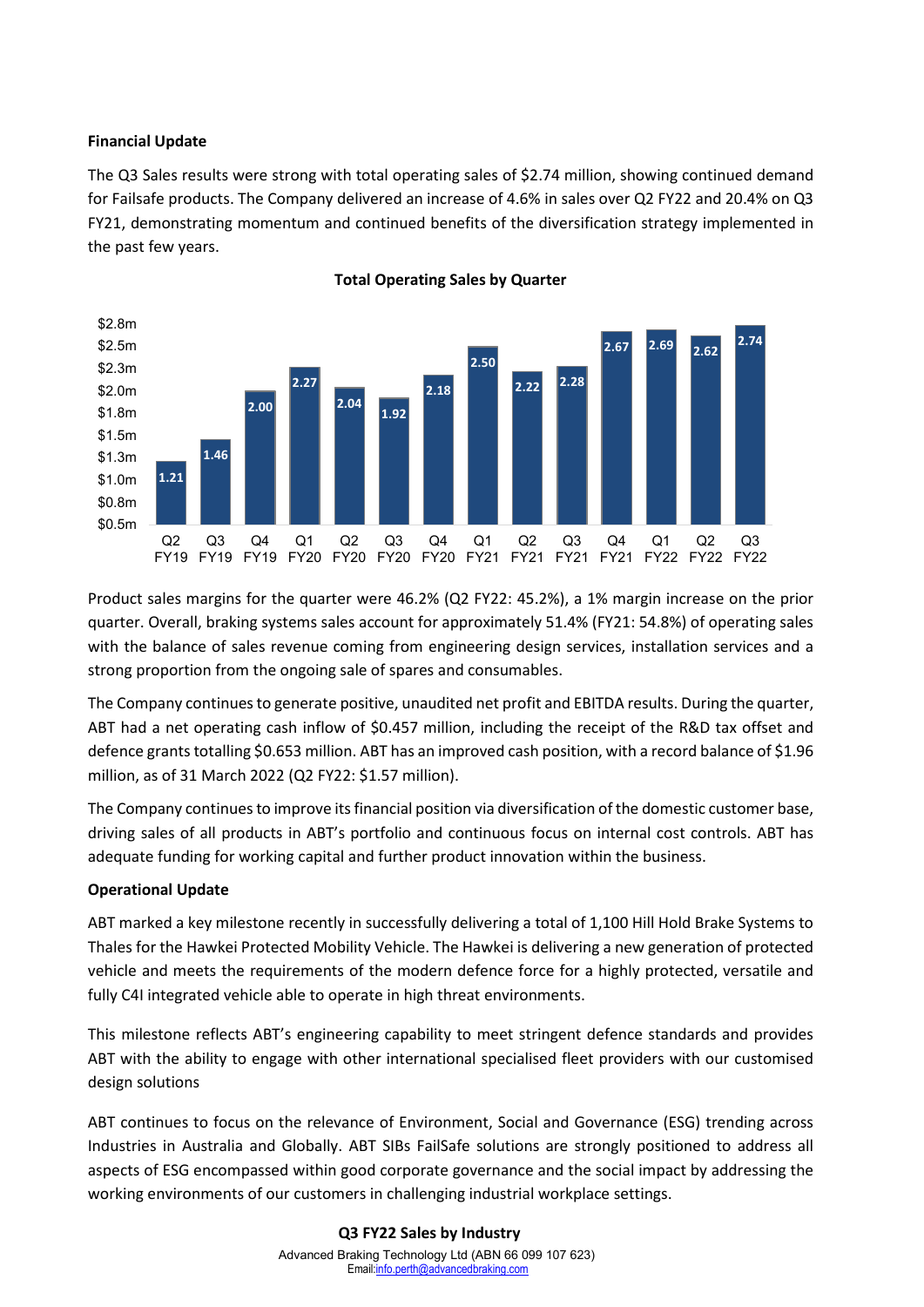

ABT is proactively addressing industrial supply chain uncertainty through forward inventory planning and remains in constant dialogue with it's suppliers. The ongoing impact on transport and supply chain is having a moderate impact on the length of time to procure certain component parts. However, given the structure of ABT's business and procurement, the Company has seen minimal financial impact and continues to monitor the operating environment.

Further, ABT retains an acute focus on the supply chains of its customers. In particular, the Toyota Land Cruiser model which among other Auto OEM Brands, continues to experience record demand and unprecedented waiting lead times for delivery.

# **Corporate Update**

During the quarter, Andrew Booth, previously in the role of Director of Strategy and Commercial was formally appointed as Chief Executive Officer for ABT in March 2022. Andrew has Corporate Development and Strategic leadership experience across a range of industries in the Asia Pacific region.

Payments to related parties and their associates during the quarter included in operating activities totalled \$84,000, which included non-executive directors' fees and superannuation totalling \$69,000, which were paid to Directors' personally or via a related entity. Payments for services rendered of \$9,000 to AE Administrative Services Pty Ltd for company secretarial services, is associated with a director of the Company. Payments for legal services rendered of \$6,000 to Rockwell Bates, is associated with a director of the Company.

# **Change in Chief Financial Officer**

ABT is pleased to announce the appointment of Ms Angela Godbeer as Chief Financial Officer, effective from 2 May 2022. Ms Godbeer will take over from Ms Paige Exley who has resigned as ABT's Chief Financial Officer to pursue external opportunities. Ms Exley will work with Ms Godbeer to ensure a timely and smooth transition.

Ms Godbeer brings substantial corporate, strategic and finance leadership experience to ABT with significant experience in an ASX listed manufacturing environment. Ms Godbeer is a Global Chartered Management Accountant (GCMA) and is a Certified Practising Accountant.

The Board would also like to recognise and thank Paige Exley for her efforts in leading the Finance function over the past 2½ years. Since joining as Financial Controller in November 2018 and transitioning to CFO in October 2019, she has been an instrumental part of the executive team, steering ABT through the pandemic and strengthening the Company's competitive position, balance sheet and capital management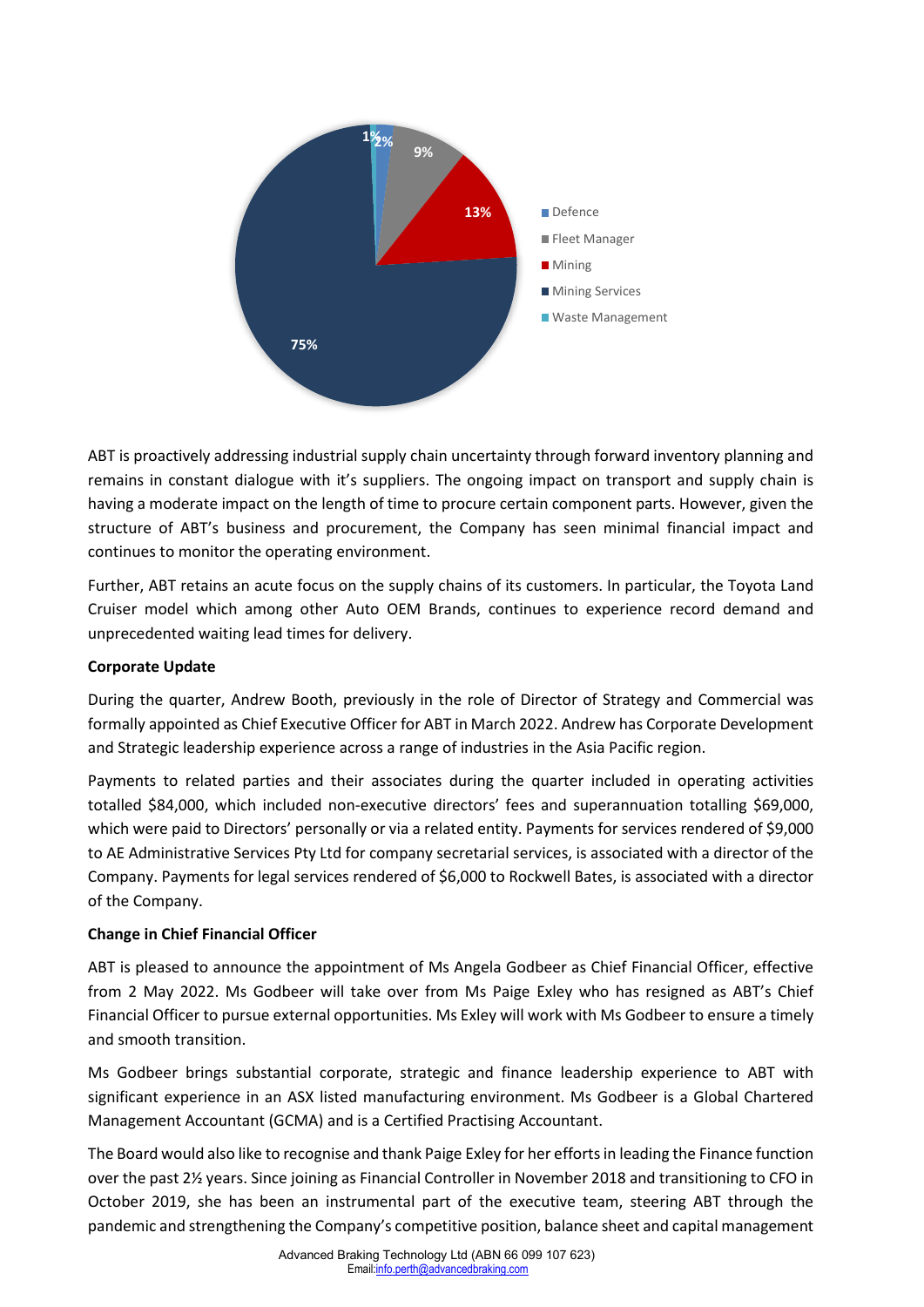position which is fundamental to our strategic growth agenda. We wish her the best with her future endeavours.

### **Outlook**

A key driver of innovation and product development is the industry's strong focus on safety and compliance as. ABT is well positioned with a solid foundation for growth, with quality products and service underpinned by a culture of both safety and environmental impacts. The Company is focused on strategic growth opportunities and is currently assessing key initiatives to drive scale, revenue diversification and enhance innovation for the business.

On the outlook for ABT, CEO Andrew Booth stated, "*ABT's record quarterly and YTD result reflect an unwavering focus on methodical implementation of the Strategic Plan. We remain keenly focussed on ensuring that ABT is well positioned to participate in technology-driven industrial trends and remain true to our core ethos of safety and the environment. Additionally, we are continuing to progress our strategic mandate to identify additional market opportunities and pursue these opportunities with vigour over the coming months.*"

This release is authorised by the Board of Directors.

**- ENDS–**

#### **For further information, please contact:**

| Corporate                      | <b>Investors</b>                   |
|--------------------------------|------------------------------------|
| Andrew Booth                   | Adrian Mulcahy                     |
| <b>Chief Executive Officer</b> | Market Eye                         |
| T: +61 (0) 8 9302 1922         | T: +61 (0) 2 8097 1200             |
| www.advancedbraking.com        | E: adrian.mulcahy@marketeye.com.au |

#### **About Advanced Braking Technology**

Advanced Braking Technology Ltd (ABT) designs, manufactures and distributes its innovative braking solutions worldwide. From its head office in Perth, Western Australia, ABT continues to develop its product portfolio for a diverse range of industries that have a strong requirement for safety and environmental responsibility, including the mining, defence, civil construction and waste management industries.

ABT's innovative braking solutions are well known for their unparalleled safety, improved productivity, zero emissions and durability in the world's harshest conditions. As its reputation has grown, demand for ABT's brakes has expanded internationally with its braking solutions being used in all seven continents across the globe.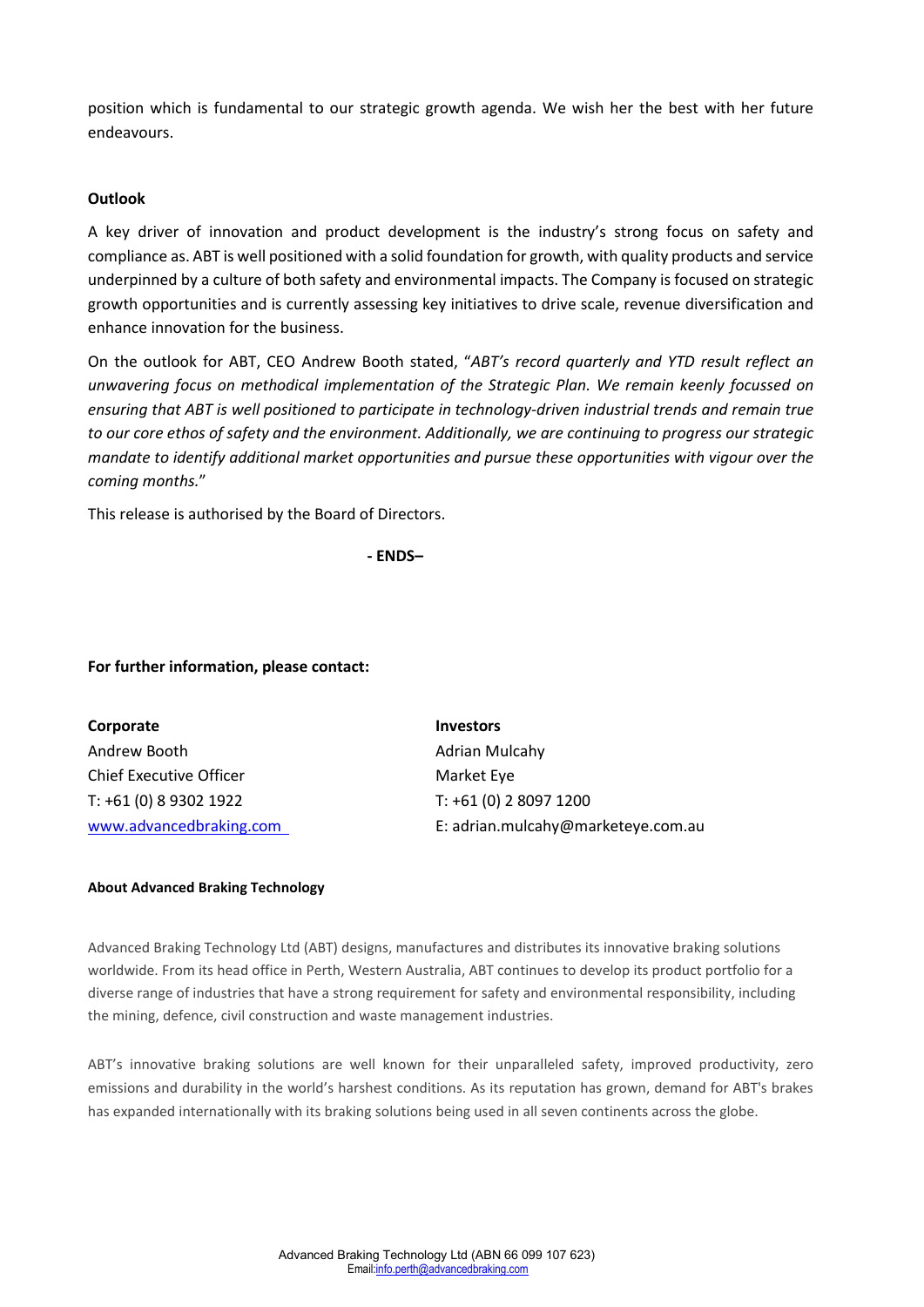# **Appendix 4C**

# **Quarterly cash flow report for entities subject to Listing Rule 4.7B**

# **Name of entity**

# ADVANCED BRAKING TECHNOLOGY LTD

66 099 107 623 31 MARCH 2022

**ABN Quarter ended ("current quarter")**

|     | <b>Consolidated statement of cash flows</b>         | <b>Current quarter</b><br>\$A'000 | Year to date<br>$(9$ months)<br>\$A'000 |
|-----|-----------------------------------------------------|-----------------------------------|-----------------------------------------|
| 1.  | Cash flows from operating activities                |                                   |                                         |
| 1.1 | Receipts from customers                             | 2,517                             | 8,161                                   |
| 1.2 | Payments for                                        |                                   |                                         |
|     | research and development<br>(a)                     | (28)                              | (79)                                    |
|     | product manufacturing and operating<br>(b)<br>costs | (1,613)                           | (4,766)                                 |
|     | advertising and marketing<br>(c)                    | (14)                              | (41)                                    |
|     | leased assets<br>(d)                                | (35)                              | (83)                                    |
|     | staff costs<br>(e)                                  | (708)                             | (1,978)                                 |
|     | (f)<br>administration and corporate costs           | (313)                             | (1,093)                                 |
| 1.3 | Dividends received (see note 3)                     |                                   |                                         |
| 1.4 | Interest received                                   |                                   | 3                                       |
| 1.5 | Interest and other costs of finance paid            | (3)                               | (8)                                     |
| 1.6 | Income taxes paid                                   |                                   |                                         |
| 1.7 | Government grants and tax incentives                | 653                               | 653                                     |
| 1.8 | Other (provide details if material)                 |                                   |                                         |
| 1.9 | Net cash from / (used in) operating<br>activities   | 457                               | 769                                     |

| 2.  |     | Cash flows from investing activities |      |    |
|-----|-----|--------------------------------------|------|----|
| 2.1 |     | Payments to acquire or for:          |      |    |
|     | (a) | entities                             |      |    |
|     | (b) | businesses                           |      |    |
|     | (c) | property, plant and equipment        | (19) | 35 |
|     | (d) | investments                          |      |    |
|     | (e) | intellectual property                |      |    |
|     |     | other non-current assets             |      |    |

ASX Listing Rules Appendix 4C (17/07/20) Page 1 + See chapter 19 of the ASX Listing Rules for defined terms.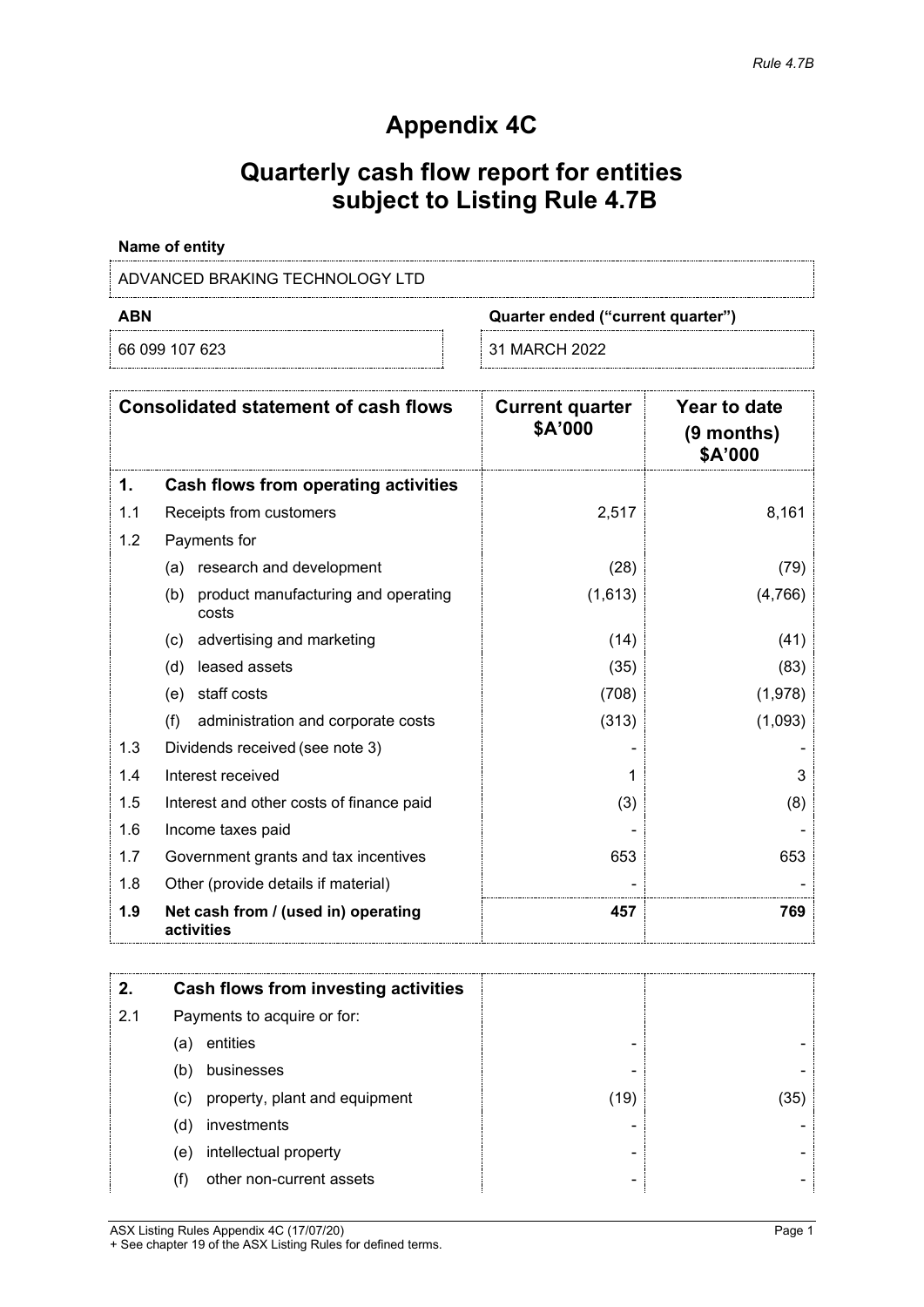|     | <b>Consolidated statement of cash flows</b>       | <b>Current quarter</b><br>\$A'000 | Year to date<br>$(9$ months)<br><b>\$A'000</b> |
|-----|---------------------------------------------------|-----------------------------------|------------------------------------------------|
| 2.2 | Proceeds from disposal of:                        |                                   |                                                |
|     | entities<br>(a)                                   |                                   |                                                |
|     | (b)<br>businesses                                 |                                   |                                                |
|     | property, plant and equipment<br>(c)              | 26                                | 26                                             |
|     | (d)<br>investments                                |                                   |                                                |
|     | intellectual property<br>(e)                      |                                   |                                                |
|     | (f)<br>other non-current assets                   |                                   |                                                |
| 2.3 | Cash flows from loans to other entities           |                                   |                                                |
| 2.4 | Dividends received (see note 3)                   |                                   |                                                |
| 2.5 | Other (provide details if material)               |                                   |                                                |
| 2.6 | Net cash from / (used in) investing<br>activities | (7)                               | (9)                                            |

| 3.   | Cash flows from financing activities                                                          |      |       |
|------|-----------------------------------------------------------------------------------------------|------|-------|
| 3.1  | Proceeds from issues of equity securities<br>(excluding convertible debt securities)          |      |       |
| 3.2  | Proceeds from issue of convertible debt<br>securities                                         |      |       |
| 3.3  | Proceeds from exercise of options                                                             |      |       |
| 3.4  | Transaction costs related to issues of<br>equity securities or convertible debt<br>securities |      |       |
| 3.5  | Proceeds from borrowings                                                                      |      |       |
| 3.6  | Repayment of borrowings                                                                       | (64) | (193) |
| 3.7  | Transaction costs related to loans and<br>borrowings                                          | (4)  | (15)  |
| 3.8  | Dividends paid                                                                                |      |       |
| 3.9  | Other (provide details if material)                                                           |      |       |
| 3.10 | Net cash from / (used in) financing<br>activities                                             | (68) | (208) |

|     | Net increase / (decrease) in cash and<br>cash equivalents for the period |       |  |
|-----|--------------------------------------------------------------------------|-------|--|
| 4.1 | Cash and cash equivalents at beginning of<br>period                      | 1.567 |  |
| 4.2 | Net cash from / (used in) operating<br>activities (item 1.9 above)       | 457   |  |
| 4.3 | Net cash from / (used in) investing activities<br>(item 2.6 above)       |       |  |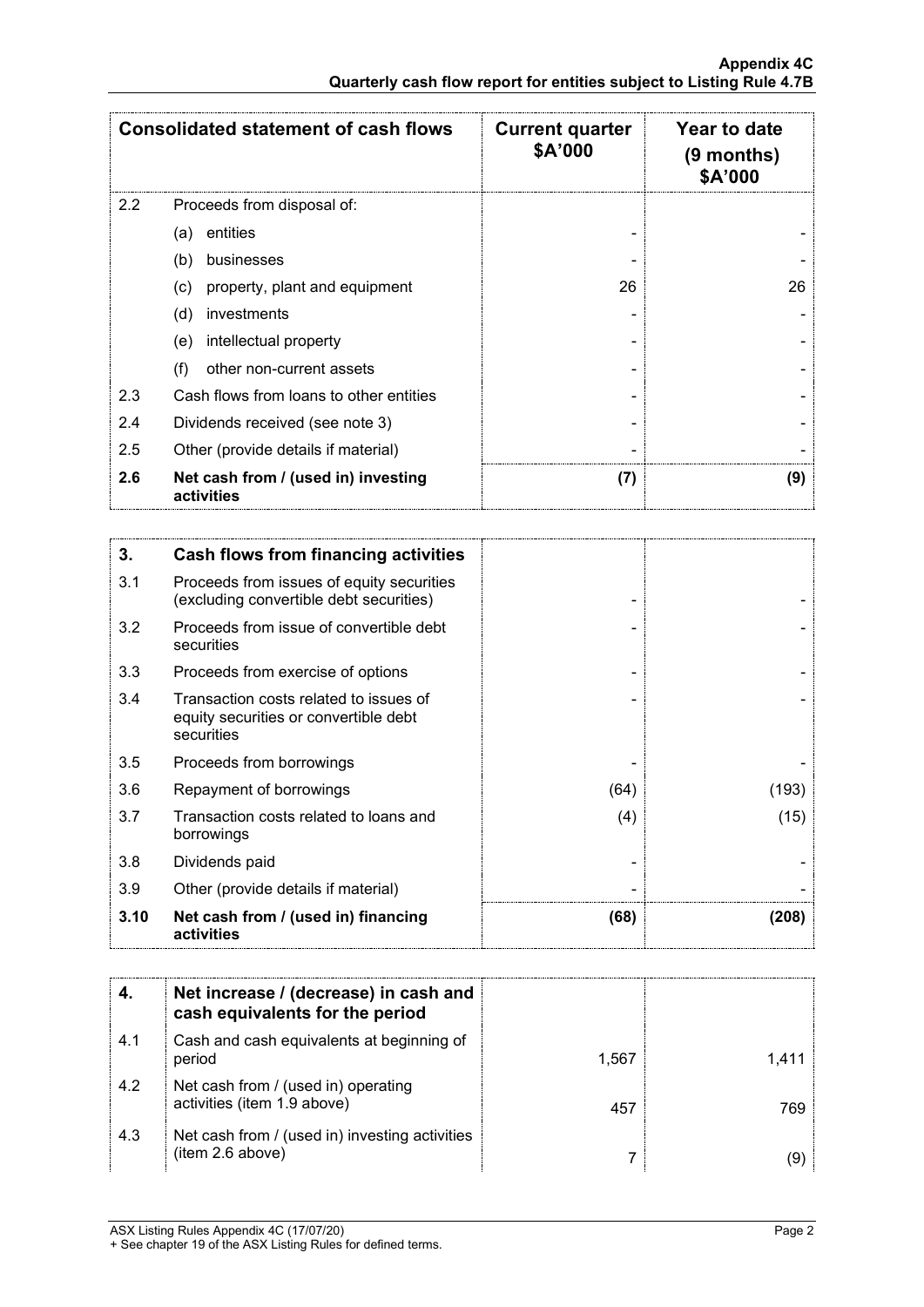|     | Consolidated statement of cash flows                                | <b>Current quarter</b><br>\$A'000 | Year to date<br>$(9$ months)<br>\$A'000 |
|-----|---------------------------------------------------------------------|-----------------------------------|-----------------------------------------|
| 4.4 | Net cash from / (used in) financing activities<br>(item 3.10 above) | 68)                               |                                         |
| 4.5 | Effect of movement in exchange rates on<br>cash held                |                                   |                                         |
| 4.6 | Cash and cash equivalents at end of<br>period                       | 1.963                             |                                         |

| 5.  | Reconciliation of cash and cash<br>equivalents<br>at the end of the quarter (as shown in the<br>consolidated statement of cash flows) to the<br>related items in the accounts | <b>Current quarter</b><br>\$A'000 | <b>Previous quarter</b><br>\$A'000 |
|-----|-------------------------------------------------------------------------------------------------------------------------------------------------------------------------------|-----------------------------------|------------------------------------|
| 5.1 | Bank balances                                                                                                                                                                 | 1.963                             | 1.525                              |
| 5.2 | Call deposits                                                                                                                                                                 |                                   |                                    |
| 5.3 | <b>Bank overdrafts</b>                                                                                                                                                        |                                   |                                    |
| 5.4 | Other (Term deposits)                                                                                                                                                         |                                   |                                    |
| 5.5 | Cash and cash equivalents at end of<br>quarter (should equal item 4.6 above)                                                                                                  | 1.963                             | 1.567                              |

| 6.                                                                                                                                                          | Payments to related parties of the entity and their<br>associates                          | <b>Current quarter</b><br><b>\$A'000</b> |
|-------------------------------------------------------------------------------------------------------------------------------------------------------------|--------------------------------------------------------------------------------------------|------------------------------------------|
| 6.1                                                                                                                                                         | Aggregate amount of payments to related parties and their<br>associates included in item 1 |                                          |
| 6.2                                                                                                                                                         | Aggregate amount of payments to related parties and their<br>associates included in item 2 |                                          |
| Note: if any amounts are shown in items 6.1 or 6.2, your quarterly activity report must include a description of, and an<br>explanation for, such payments. |                                                                                            |                                          |

- a) Non-Executive directors fees and superannuation \$69k
- b) Provision of company secretarial services from AE Administrative Services Pty Ltd, a company associated with a director of the company - \$9k
- c) Provision of legal services from Rockwell Bates, a company associated with a director of the company - \$6k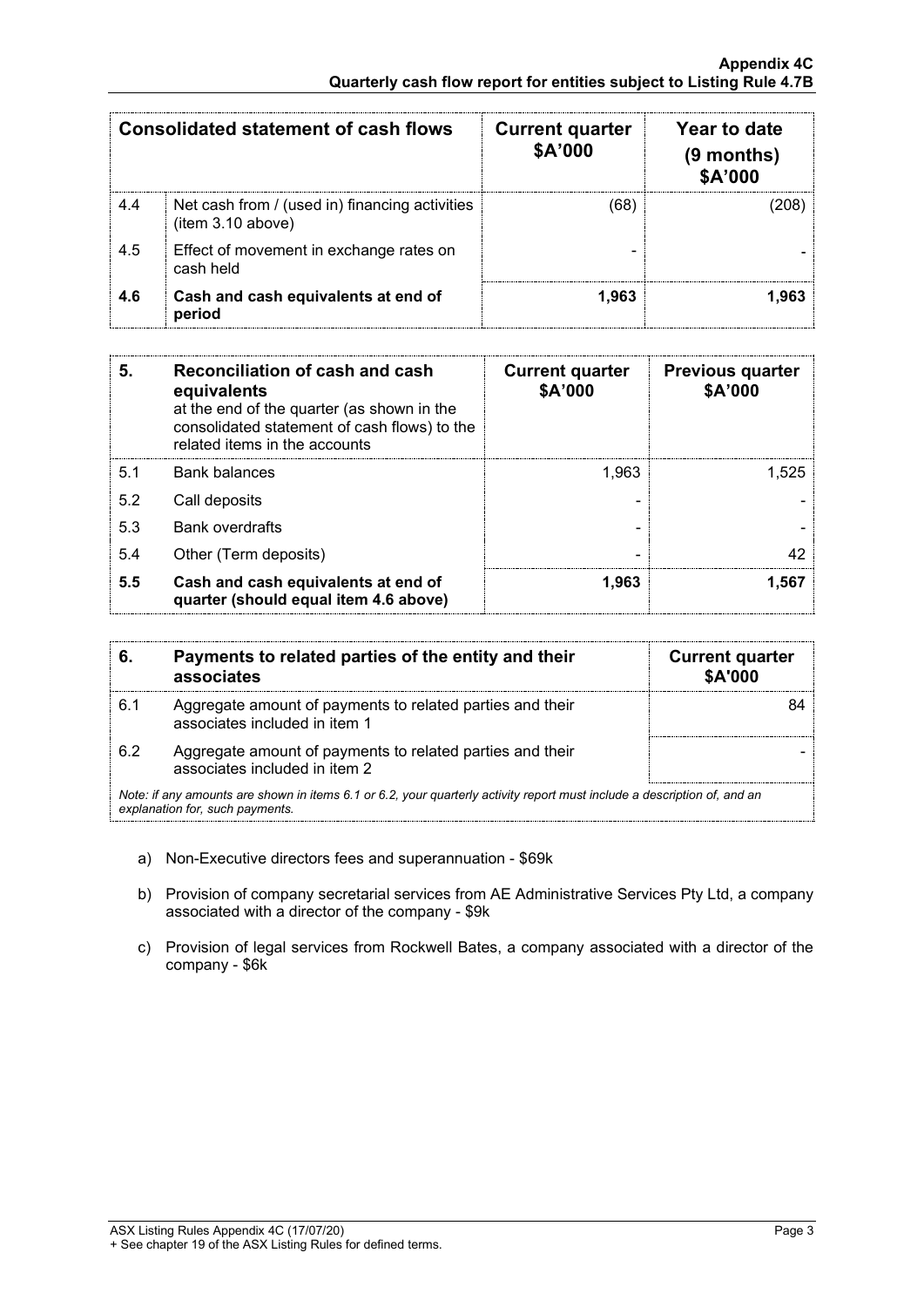| 7.  | <b>Financing facilities</b><br>Note: the term "facility' includes all forms of financing<br>arrangements available to the entity.<br>Add notes as necessary for an understanding of the<br>sources of finance available to the entity.                                                                                                                                                                                                                                                                                                                                                                                                                                                                           | <b>Total facility</b><br>amount at quarter<br>end<br>\$A'000 | Amount drawn at<br>quarter end<br>\$A'000 |
|-----|------------------------------------------------------------------------------------------------------------------------------------------------------------------------------------------------------------------------------------------------------------------------------------------------------------------------------------------------------------------------------------------------------------------------------------------------------------------------------------------------------------------------------------------------------------------------------------------------------------------------------------------------------------------------------------------------------------------|--------------------------------------------------------------|-------------------------------------------|
| 7.1 | Loan facilities                                                                                                                                                                                                                                                                                                                                                                                                                                                                                                                                                                                                                                                                                                  | 20                                                           | 20                                        |
| 7.2 | Credit standby arrangements                                                                                                                                                                                                                                                                                                                                                                                                                                                                                                                                                                                                                                                                                      | 500                                                          |                                           |
| 7.3 | Other (Vehicle Finance)                                                                                                                                                                                                                                                                                                                                                                                                                                                                                                                                                                                                                                                                                          |                                                              |                                           |
| 7.4 | <b>Total financing facilities</b>                                                                                                                                                                                                                                                                                                                                                                                                                                                                                                                                                                                                                                                                                | 520                                                          | 20                                        |
| 7.5 | Unused financing facilities available at quarter end                                                                                                                                                                                                                                                                                                                                                                                                                                                                                                                                                                                                                                                             |                                                              | 500                                       |
| 7.6 | Include in the box below a description of each facility above, including the lender, interest<br>rate, maturity date and whether it is secured or unsecured. If any additional financing<br>facilities have been entered into or are proposed to be entered into after quarter end,<br>include a note providing details of those facilities as well.                                                                                                                                                                                                                                                                                                                                                             |                                                              |                                           |
|     | The loan facility at 7.1 above is an unsecured finance arrangement for the Company's annual<br>insurance premiums with Attvest Finance Pty Ltd. The amount outstanding for the remaining<br>period of the arrangement, being 1 month is \$19,996. The interest rate of the funding is<br>approx. 4.5% pa.<br>The facility at 7.2 above is a NAB Invoice Finance Facility, which provides finance of 80% of<br>Australian Trade Receivables up to the value of \$500,000. This facility is secured by the<br>Company's debtors and by a general security over the assets of the Company. This facility<br>been in place since 2013. The interest rate for the NAB Invoice Finance Facility is currently<br>5.16%. |                                                              |                                           |

| 8.                                                                                                                     | Estimated cash available for future operating activities                     | \$A'000 |
|------------------------------------------------------------------------------------------------------------------------|------------------------------------------------------------------------------|---------|
| 8.1                                                                                                                    | Net cash from / (used in) operating activities (item 1.9)                    | 457     |
| 8.2                                                                                                                    | Cash and cash equivalents at quarter end (item 4.6)                          | 1.963   |
| 8.3                                                                                                                    | Unused finance facilities available at quarter end (item 7.5)                | 500     |
| 8.4                                                                                                                    | Total available funding (item $8.2 +$ item $8.3$ )                           | 2 463   |
| 8.5                                                                                                                    | Estimated quarters of funding available (item 8.4 divided by<br>item $8.1$ ) | N/A     |
| Note: if the entity has reported positive net operating cash flows in item 1.9, answer item 8.5 as "N/A". Otherwise, a |                                                                              |         |

8.6 If item 8.5 is less than 2 quarters, please provide answers to the following questions:

*figure for the estimated quarters of funding available must be included in item 8.5.*

8.6.1 Does the entity expect that it will continue to have the current level of net operating cash flows for the time being and, if not, why not?

Answer: N/A

8.6.2 Has the entity taken any steps, or does it propose to take any steps, to raise further cash to fund its operations and, if so, what are those steps and how likely does it believe that they will be successful?

Answer: N/A